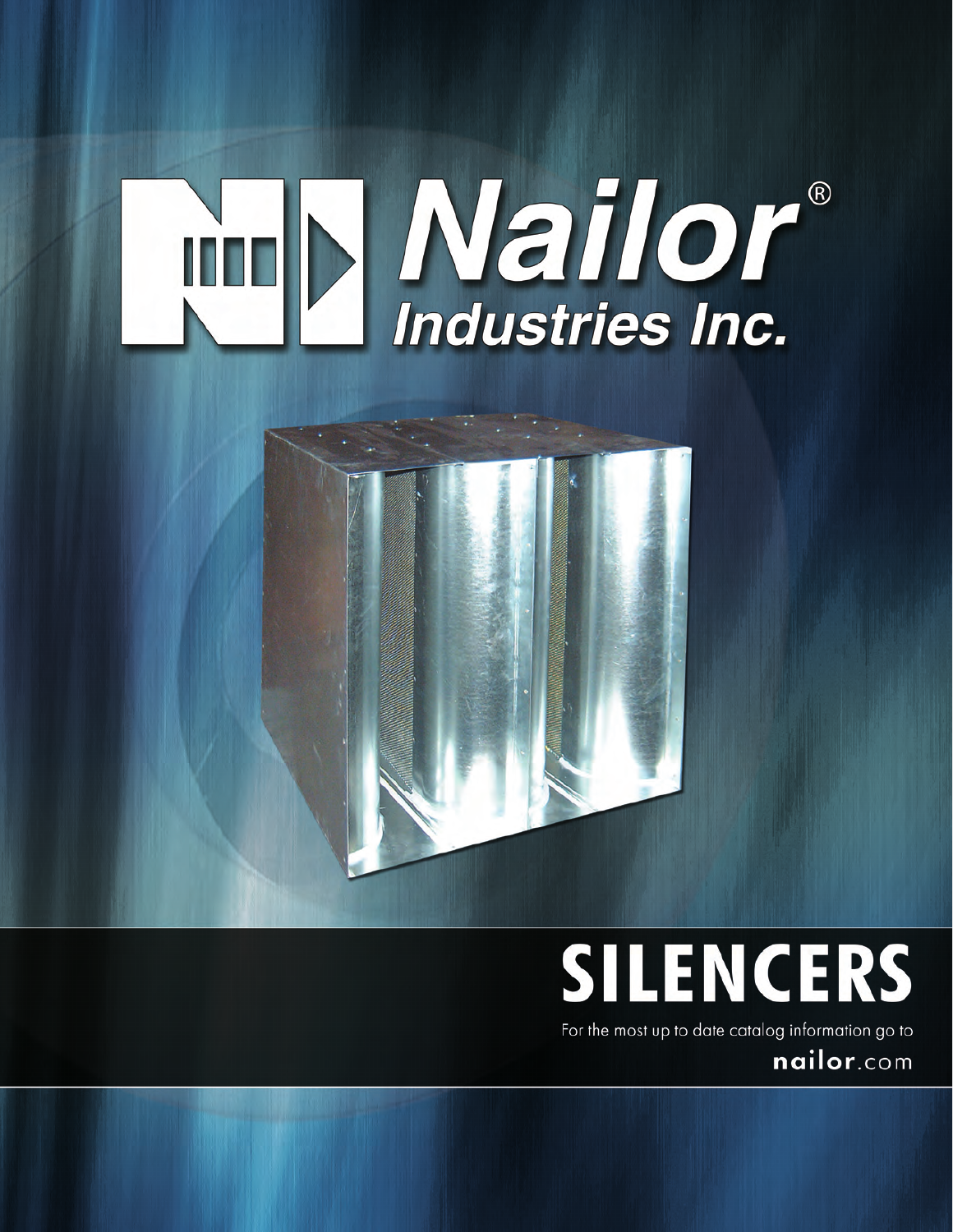#### **TABLE OF CONTENTS**

|                            |                                                                                                                                                                                                                            | Page No. |
|----------------------------|----------------------------------------------------------------------------------------------------------------------------------------------------------------------------------------------------------------------------|----------|
|                            | <b>Features, Description, Sizes and Options</b>                                                                                                                                                                            |          |
| RBB-LP<br>RBB-MP<br>RBB-HP | <b>Rectangular Dissipative Silencers</b><br>• Rectangular Broad Band - Low Pressure Insertion Loss<br>• Rectangular Broad Band - Medium Pressure Insertion Loss<br>• Rectangular Broad Band - High Pressure Insertion Loss | 1        |
| <b>Performance Data</b>    |                                                                                                                                                                                                                            |          |
|                            | <b>Rectangular Dissipative Silencers</b>                                                                                                                                                                                   |          |
| RBB-LP                     | • Rectangular Broad Band - Low Pressure Insertion Loss                                                                                                                                                                     | 2        |
| RBB-MP                     | • Rectangular Broad Band - Medium Pressure Insertion Loss                                                                                                                                                                  | 3        |
| RBB-HP                     | • Rectangular Broad Band - High Pressure Insertion Loss                                                                                                                                                                    | 4        |
|                            | <b>Submittal Data Request Sheet</b>                                                                                                                                                                                        |          |
|                            | <b>Rectangular Dissipative Silencers</b>                                                                                                                                                                                   | 5        |
|                            | RBB-LP, MP and HP • Rectangular Broad Band                                                                                                                                                                                 |          |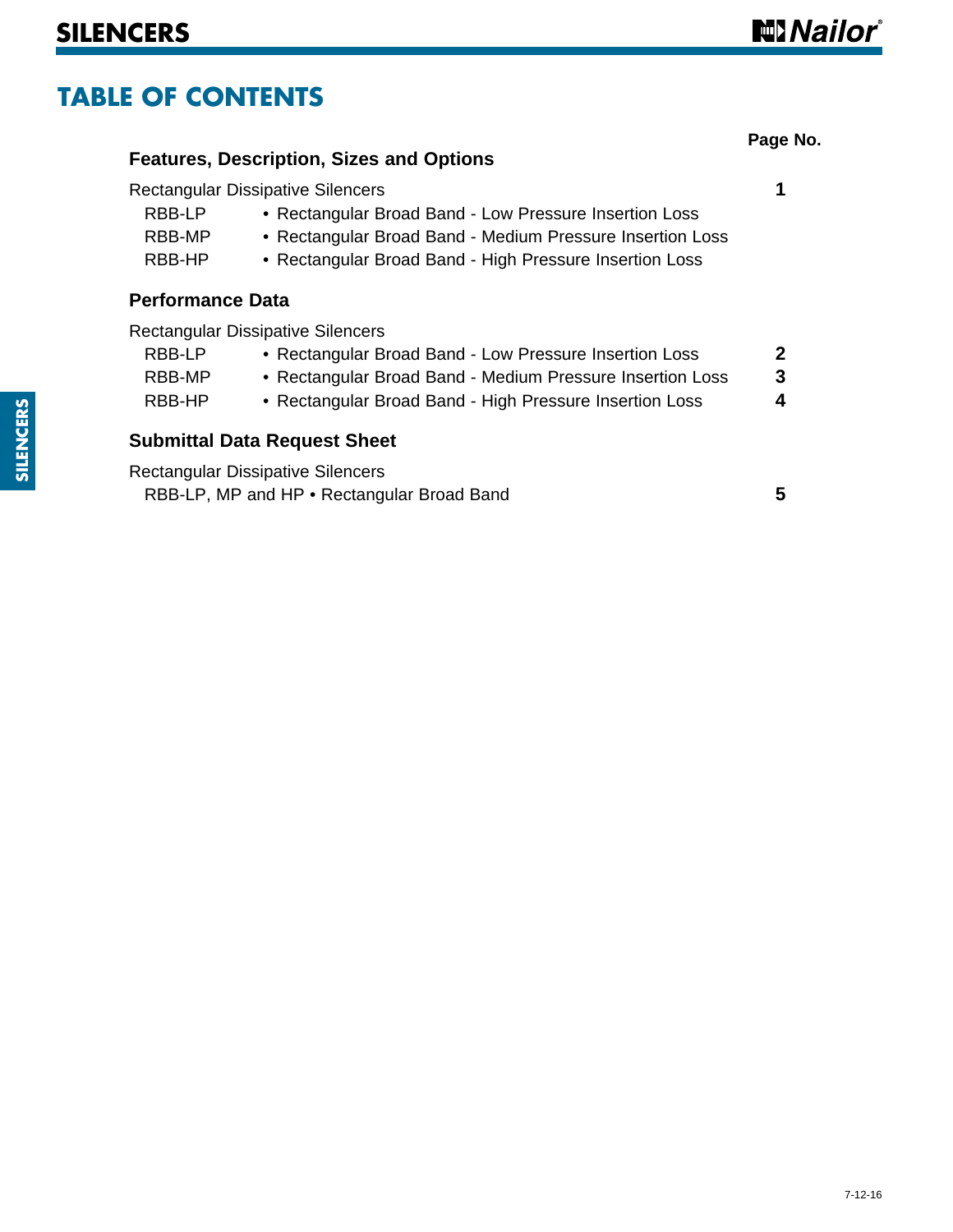#### <span id="page-2-0"></span>**SILENCERS**

**RECTANGULAR DISSIPATIVE SILENCER**

#### **RBB SERIES**

**Models: RBB-LP Low Pressure RBB-MP Medium Pressure RBB-HP High Pressure**



#### **Rectangular Dissipative Silencer**

#### **Features and Benefits:**

Nailor rectangular dissipative silencers are designed to offer superior acoustic and aerodynamic performance. Rectangular models utilize acoustical splitters, sometimes called baffles, for broad-band attenuation. Perforated metal protects the glass fiber from erosion by the airflow. Similarly circular models have acoustical center-bodies, sometimes referred to as pods. They also incorporate glass fiber external to the duct connection size.

Splitters in rectangular models vary in quantity and thickness, and air passages also vary in size. The splitters and center bodies are aerodynamically shaped to minimize pressure drop.

The latest in control components and options provide maximum flexibility with a wide scope for cost effective innovation.

#### **Description:**

• Nailor rectangular dissipative silencers are designed to offer superior acoustic and aerodynamic performance.

• All performance data is independently tested using a 24" x 24" (610 x 610) rectangular sample.

• Nailor designs and manufactures silencers for virtually any application, as well as custom designs to meet any special need.

• Applications include return, supply, and exhaust ductwork, in addition to, fan plenums and air handling units.

• Constructed with a standard outer casing of 22 gauge (0.85) galvanized steel, all external seams are lock formed and sealed to withstand up to 10" w.g. (2.5 kPa) pressure differential.

• Each internal "pod" includes a solid 22 gauge (0.85) elliptical nose piece, transparent perforated metal, and is exceptionally tapered to minimize dynamic pressure loss and maximize static pressure regain.

• The inorganic, odorless, vermin and moisture proof, absorption media is compressed a minimum of 5% to eliminate voids and prevent settling.

• The incombustible filler material does not exceed the fire hazard classifications in accordance with NFPA 90A and UL 181.

• Silencer models include: Rectangular Broadband – Low Pressure, Medium Pressure, and High Pressure.

#### **Sizes:**

• Rectangular Dissipative Silencer lengths available in 36" (914), 60" (1524) and 84" (2134).

#### **Standard Features:**

• Constructed with a standard outer casing of 22 gauge (0.85 mm) galvanized steel.

• All external seams are lock formed and sealed to withstand up 10" w.g. (2.5 kPa) pressure differential.

• Each internal "pod" includes a solid 22 gauge (0.85) elliptical nose piece, transparent perforated metal, and is exceptionally tapered to minimize dynamic pressure loss and maximize static pressure regain.

• Baffles are filled with inorganic, odorless, vermin, and moisture proof, absorption media is compressed a minimum of 5% to eliminate voids and prevent settling.

- Galvanized aerodynamically shaped nose at inlet.
- Centerbody pods are centered in air stream and supported by steel brackets

• Perforated galvanized baffles are complete with perforated diffuser tail.

#### **Options:**

- High temperature sealant.
- Field or Factory assembled multiple modules.
- TDF Flange one or both ends.
- 2" (51) flange one or both ends.
- 18 gauge (1.31 mm) outer casing construction.

6-10-22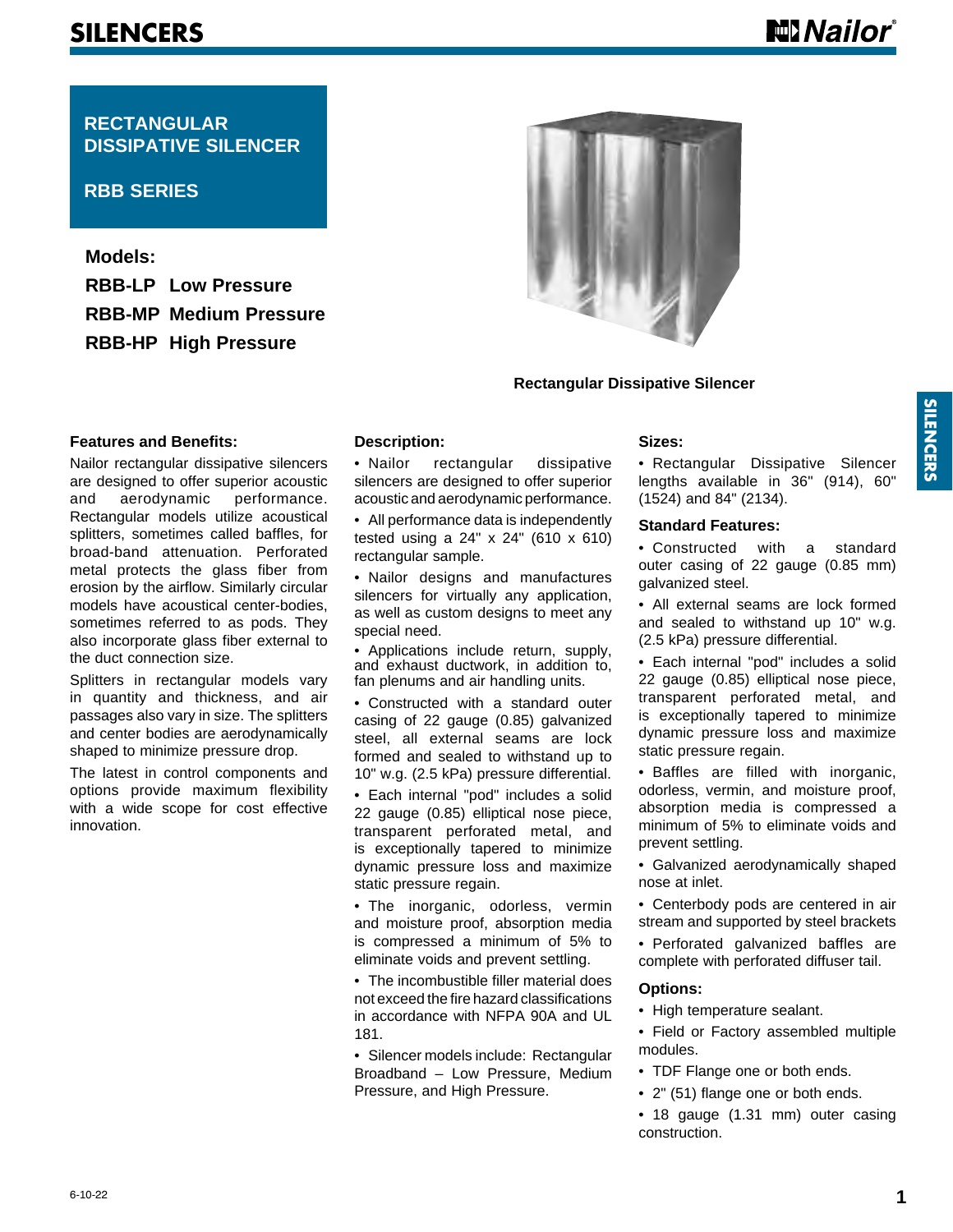#### <span id="page-3-0"></span>**Performance Data • Insertion Loss Octave Band (Hz)**

#### **Model: RBB-LP • Rectangular Broad Band - Low Pressure Insertion Loss**

|        | Face            | <b>Static</b>                  |                |     |     |     | <b>Octave Band (Hz)</b> |      |      |      |
|--------|-----------------|--------------------------------|----------------|-----|-----|-----|-------------------------|------|------|------|
| Length | <b>Velocity</b> | <b>Pressure</b><br><b>Drop</b> | 63             | 125 | 250 | 500 | 1000                    | 2000 | 4000 | 8000 |
|        | $-2000$         | 0.20                           | $\mathbf{1}$   | 5   | 10  | 18  | 25                      | 19   | 13   | 9    |
|        | $-1000$         | 0.07                           | $\mathbf{1}$   | 5   | 9   | 19  | 25                      | 19   | 13   | 10   |
| 36     | $\bf{0}$        | $\mathbf{0}$                   | $\overline{2}$ | 4   | 9   | 18  | 25                      | 19   | 14   | 10   |
|        | $+2000$         | 0.19                           | $\overline{2}$ | 4   | 8   | 16  | 24                      | 19   | 15   | 10   |
|        | $+2500$         | 0.30                           | 1              | 4   | 8   | 16  | 24                      | 19   | 15   | 10   |
|        | $-2000$         | 0.30                           | 1              | 9   | 15  | 31  | 41                      | 30   | 17   | 8    |
|        | $-1000$         | 0.10                           | $\overline{2}$ | 9   | 14  | 31  | 42                      | 31   | 17   | 9    |
| 60     | $\Omega$        | $\Omega$                       | $\overline{2}$ | 7   | 13  | 30  | 45                      | 33   | 19   | 12   |
|        | $+2000$         | 0.27                           | $\overline{2}$ | 6   | 12  | 27  | 42                      | 34   | 21   | 12   |
|        | $+2500$         | 0.42                           | $\mathbf{1}$   | 6   | 12  | 26  | 41                      | 33   | 20   | 12   |
|        | $-2000$         | 0.40                           | 4              | 13  | 23  | 40  | 44                      | 38   | 21   | 11   |
|        | $-1000$         | 0.12                           | 4              | 11  | 20  | 42  | 47                      | 40   | 23   | 11   |
| 84     | $\Omega$        | $\mathbf{0}$                   | 4              | 10  | 19  | 41  | 49                      | 42   | 26   | 15   |
|        | $+1000$         | 0.10                           | 3              | 9   | 18  | 40  | 49                      | 42   | 27   | 15   |
|        | $+2000$         | 0.38                           | 3              | 9   | 17  | 39  | 47                      | 40   | 27   | 16   |

#### **Self Generated Noise**

| Face                     |    |     |     |     | <b>Octave Band (Hz)</b> |      |      |      |
|--------------------------|----|-----|-----|-----|-------------------------|------|------|------|
| <b>Velocity</b><br>(fpm) | 63 | 125 | 250 | 500 | 1000                    | 2000 | 4000 | 8000 |
| $-2000$                  | 66 | 61  | 57  | 61  | 63                      | 67   | 59   | 52   |
| $-1000$                  | 55 | 51  | 48  | 52  | 56                      | 49   | 42   | 32   |
| $+1000$                  | 58 | 49  | 40  | 39  | 34                      | 27   | 24   | 22   |
| $+2000$                  | 62 | 59  | 52  | 50  | 51                      | 54   | 53   | 48   |

#### **Face Area Correction Factors**

| Area     | v.v |     |  | י -<br>. v | nn<br>ັບ∠ | O۴               | 128 | 256 |
|----------|-----|-----|--|------------|-----------|------------------|-----|-----|
| PWL (dB) | -შ  | $-$ |  |            |           | - 1<br>$\cdot$ . | È   |     |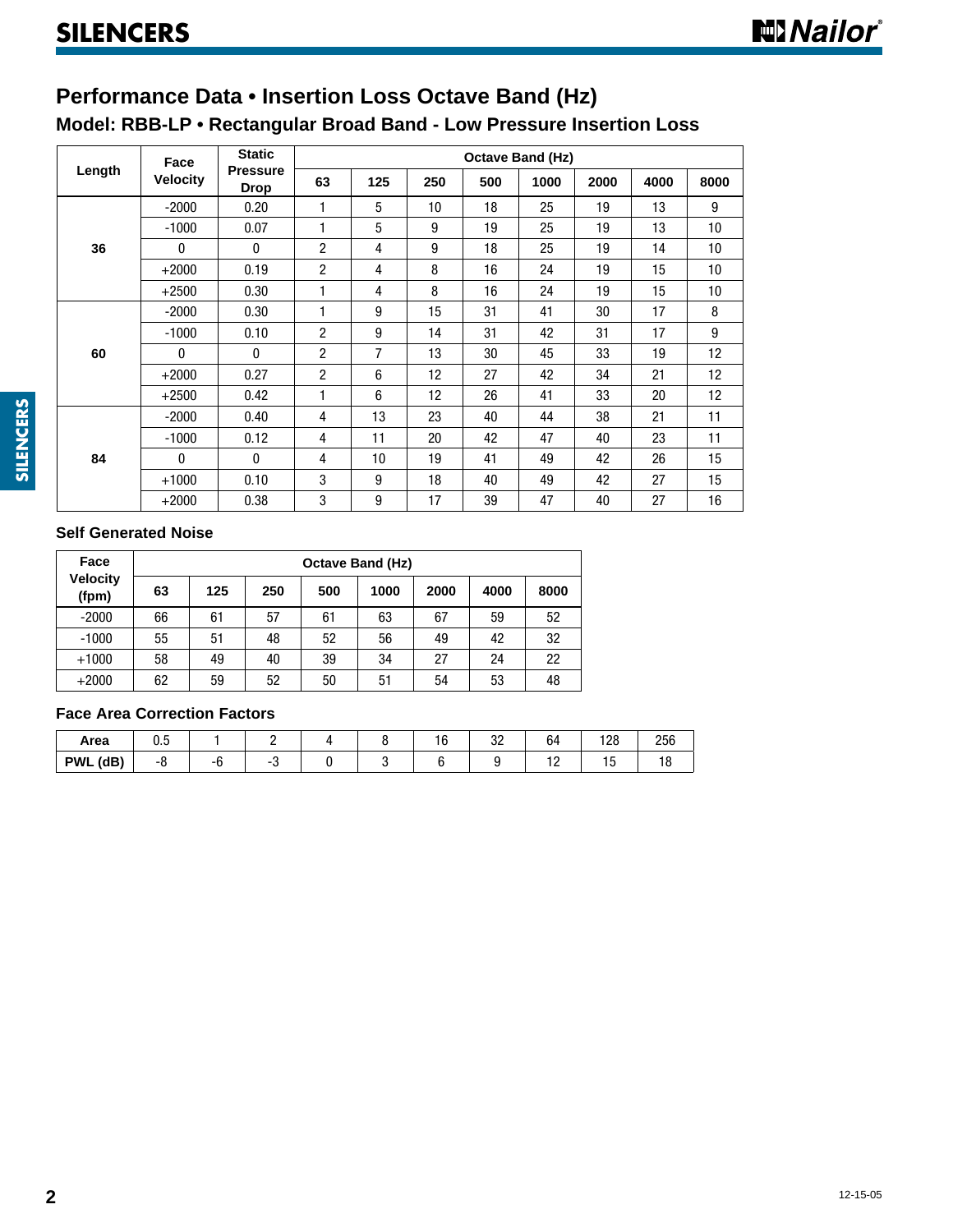#### <span id="page-4-0"></span>**Performance Data • Insertion Loss Octave Band (Hz)**

#### **Model: RBB-MP • Rectangular Broad Band - Medium Pressure Insertion Loss**

|        | Face            | <b>Static</b>                  |                |                 |     |     | <b>Octave Band (Hz)</b> |      |      |                 |
|--------|-----------------|--------------------------------|----------------|-----------------|-----|-----|-------------------------|------|------|-----------------|
| Length | <b>Velocity</b> | <b>Pressure</b><br><b>Drop</b> | 63             | 125             | 250 | 500 | 1000                    | 2000 | 4000 | 8000            |
|        | $-1500$         | 0.18                           | $\overline{2}$ | 6               | 12  | 21  | 29                      | 23   | 13   | $\overline{7}$  |
|        | $-1000$         | 0.09                           | $\overline{2}$ | 6               | 11  | 21  | 29                      | 23   | 13   | $\overline{7}$  |
| 36     | $\Omega$        | $\mathbf{0}$                   | $\overline{2}$ | 5               | 10  | 21  | 28                      | 23   | 16   | 10 <sup>1</sup> |
|        | $+1000$         | 0.07                           | $\overline{2}$ | 4               | 10  | 20  | 28                      | 23   | 16   | 10 <sup>°</sup> |
|        | $+2000$         | 0.28                           | 1              | 4               | 9   | 18  | 27                      | 23   | 15   | 10 <sup>°</sup> |
|        | $-1500$         | 0.26                           | 3              | 10 <sup>1</sup> | 17  | 35  | 45                      | 36   | 20   | 11              |
|        | $-1000$         | 0.12                           | 4              | 9               | 16  | 35  | 46                      | 38   | 22   | 11              |
| 60     | $\mathbf{0}$    | $\mathbf{0}$                   | 5              | 9               | 16  | 35  | 47                      | 41   | 25   | 14              |
|        | $+1000$         | 0.10                           | 5              | 8               | 15  | 34  | 47                      | 41   | 26   | 14              |
|        | $+2000$         | 0.41                           | 4              | $\overline{7}$  | 15  | 33  | 46                      | 39   | 26   | 14              |
|        | $-1500$         | 0.30                           | 8              | 12              | 24  | 40  | 46                      | 40   | 26   | 15              |
|        | $-1000$         | 0.15                           | 8              | 12              | 23  | 42  | 47                      | 41   | 27   | 15              |
| 84     | $\mathbf{0}$    | $\mathbf{0}$                   | 6              | 11              | 21  | 43  | 49                      | 45   | 29   | 16              |
|        | $+1000$         | 0.13                           | 7              | 10              | 20  | 42  | 49                      | 46   | 29   | 16              |
|        | $+1500$         | 0.28                           | 6              | 9               | 19  | 41  | 46                      | 44   | 30   | 17              |

#### **Self Generated Noise**

| Face                     |    |     |     |     | <b>Octave Band (Hz)</b> |      |      |      |
|--------------------------|----|-----|-----|-----|-------------------------|------|------|------|
| <b>Velocity</b><br>(fpm) | 63 | 125 | 250 | 500 | 1000                    | 2000 | 4000 | 8000 |
| $-1500$                  | 61 | 55  | 54  | 58  | 60                      | 62   | 56   | 48   |
| $-1000$                  | 54 | 50  | 49  | 52  | 55                      | 55   | 47   | 37   |
| $+1000$                  | 54 | 50  | 42  | 42  | 39                      | 36   | 34   | 29   |
| $+2000$                  | 60 | 59  | 59  | 52  | 52                      | 55   | 56   | 52   |

#### **Face Area Correction Factors**

| Area                 | $\overline{\phantom{0}}$<br>υ.υ<br>- - - |    |  |    | . ب | nn<br>ັ | 64  | 1 ን Ջ<br>، دە | 256 |
|----------------------|------------------------------------------|----|--|----|-----|---------|-----|---------------|-----|
| . (dB'<br><b>PWL</b> | -ბ                                       | -- |  | ⊤∪ |     | гэ      | ے ا | טו            | ำ∪  |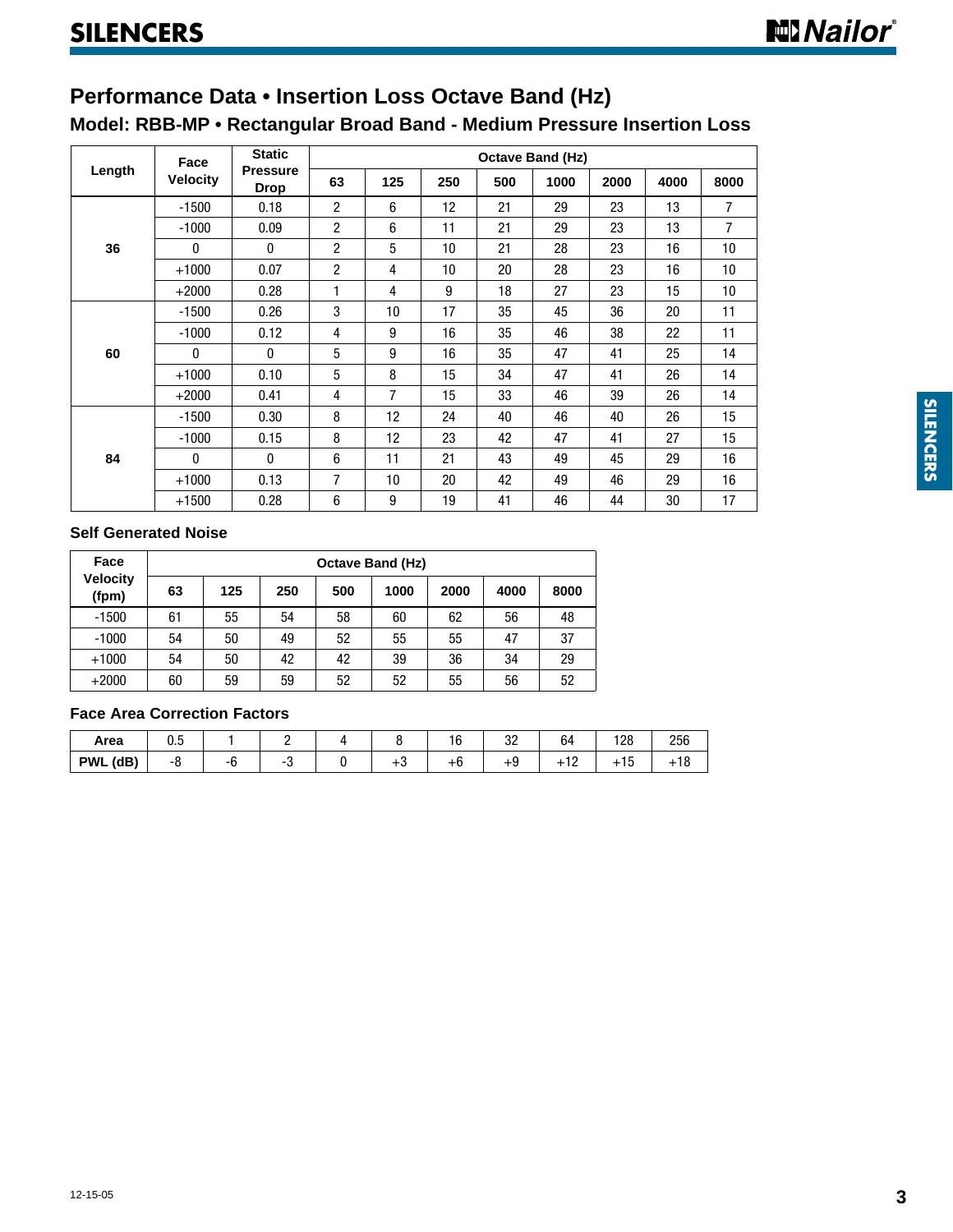#### <span id="page-5-0"></span>**Performance Data • Insertion Loss Octave Band (Hz)**

#### **Model: RBB-HP • Rectangular Broad Band - High Pressure Insertion Loss**

|        | Face            | <b>Static</b>                  |                |                  |     | <b>Octave Band (Hz)</b> |      |      |      |      |
|--------|-----------------|--------------------------------|----------------|------------------|-----|-------------------------|------|------|------|------|
| Length | <b>Velocity</b> | <b>Pressure</b><br><b>Drop</b> | 63             | 125              | 250 | 500                     | 1000 | 2000 | 4000 | 8000 |
|        | $-1500$         | 0.50                           | 3              | 9                | 16  | 26                      | 30   | 27   | 18   | 11   |
|        | $-1000$         | 0.23                           | 3              | 8                | 15  | 26                      | 31   | 28   | 19   | 12   |
| 36     | $\Omega$        | $\mathbf{0}$                   | 3              | 6                | 14  | 27                      | 36   | 31   | 21   | 13   |
|        | $+1000$         | 0.21                           | 3              | 6                | 13  | 25                      | 35   | 31   | 21   | 13   |
|        | $+2000$         | 0.83                           | $\overline{2}$ | 6                | 12  | 23                      | 32   | 30   | 19   | 11   |
|        | $-1000$         | 0.39                           | 9              | 14               | 22  | 40                      | 44   | 45   | 31   | 15   |
|        | $-500$          | 0.11                           | 10             | 13               | 21  | 42                      | 46   | 48   | 33   | 17   |
| 60     | $\Omega$        | $\mathbf{0}$                   | 8              | 12               | 21  | 42                      | 49   | 50   | 35   | 20   |
|        | $+1000$         | 0.37                           | 8              | 11               | 19  | 40                      | 48   | 50   | 36   | 20   |
|        | $+1500$         | 0.84                           | 6              | 10 <sup>10</sup> | 18  | 39                      | 47   | 49   | 35   | 19   |
|        | $-1000$         | 0.40                           | 9              | 18               | 31  | 39                      | 43   | 45   | 33   | 19   |
|        | $-500$          | 0.21                           | 10             | 17               | 30  | 42                      | 46   | 48   | 37   | 22   |
| 84     | $\Omega$        | $\mathbf{0}$                   | 10             | 16               | 26  | 45                      | 49   | 51   | 38   | 23   |
|        | $+1000$         | 0.38                           | 9              | 14               | 25  | 44                      | 47   | 48   | 37   | 22   |
|        | $+1500$         | 0.86                           | $\overline{7}$ | 14               | 25  | 44                      | 45   | 46   | 35   | 20   |

#### **Self Generated Noise**

| Face                     |    |     |     |     | <b>Octave Band (Hz)</b> |      |      |      |
|--------------------------|----|-----|-----|-----|-------------------------|------|------|------|
| <b>Velocity</b><br>(fpm) | 63 | 125 | 250 | 500 | 1000                    | 2000 | 4000 | 8000 |
| $-1500$                  | 63 | 58  | 57  | 62  | 66                      | 71   | 68   | 61   |
| $-1000$                  | 55 | 51  | 51  | 56  | 61                      | 63   | 57   | 49   |
| $+1000$                  | 50 | 49  | 43  | 44  | 41                      | 40   | 42   | 38   |
| $+2000$                  | 66 | 62  | 58  | 56  | 56                      | 60   | 55   | 62   |

#### **Face Area Correction Factors**

| Area               | υ.υ |  |    | ιU | nr<br>ັບ∠ | 64 | 128 | OEC<br>zoo |
|--------------------|-----|--|----|----|-----------|----|-----|------------|
| (dB)<br><b>PWL</b> | -0  |  | ۰. | עי | гν        |    | ำ บ |            |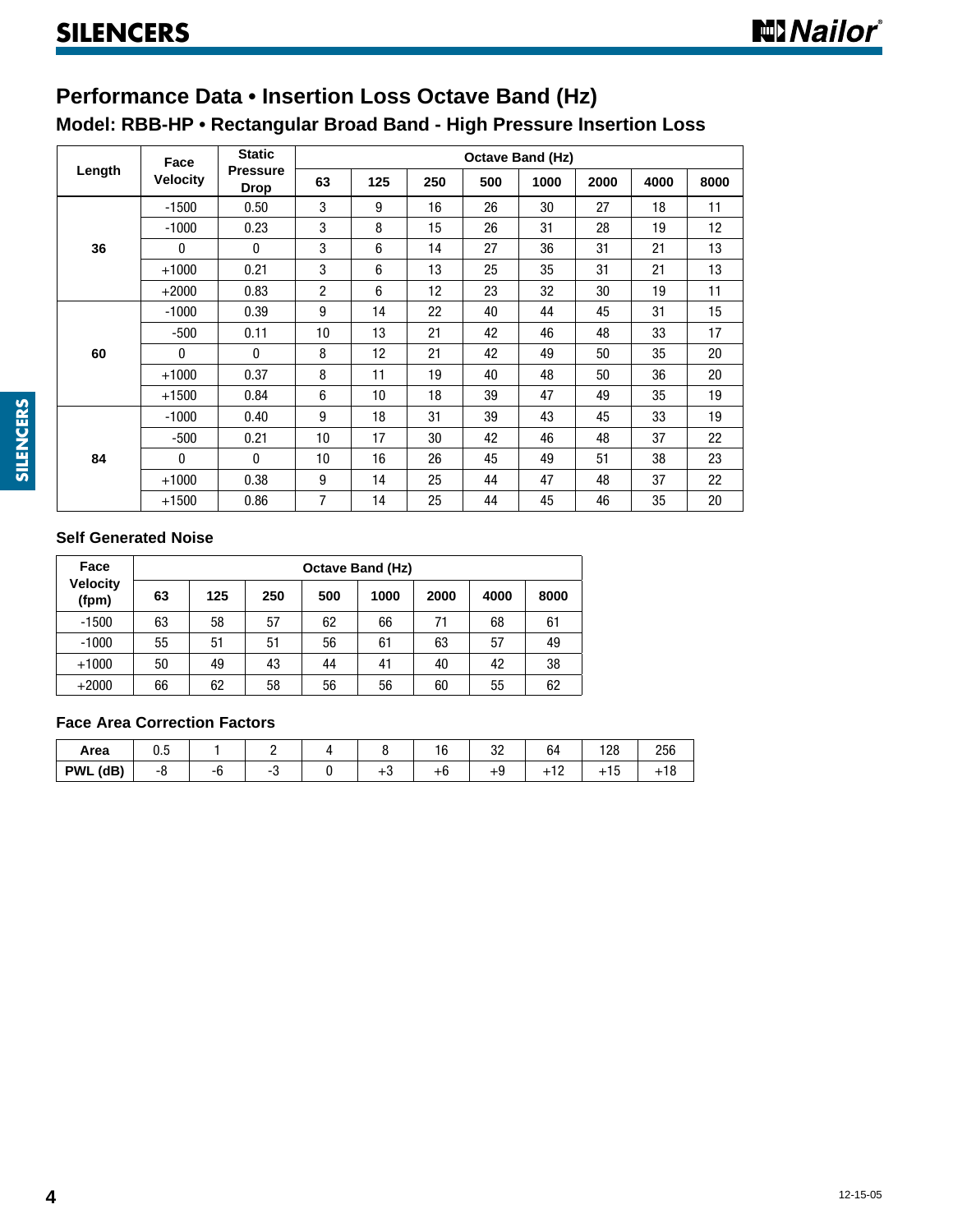#### <span id="page-6-0"></span>**Submittal Data Request**

#### **Models: RBB-LP, MP and HP • Rectangular Broad Band**

#### **Specifications:**

Outer casing is constructed of 22 gauge galvanized steel. All external seams are lockformed and filled with a suitable joint compound and air tight up to 10.0" water gauge pressure differential. Stiffners prevent audible vibration during normal operation of air systems.

Interior partitions are minimum 22 gauge galvanized steel perforated to remove no more than 15% of the area. Inorganic fiberglass acoustically absorptive filler material is compressed a minimum of 5% to eliminate voids and prevent setting and is vermin proof, moisture proof and odorless.

Incombustible filler material does not exceed the following fire and smoke hazard classification values when used in accordance with NFPA 90A and UL 181.



| <b>TAG</b> | QTY | W | $\mathsf H$ | L | <b>REMARKS</b> |
|------------|-----|---|-------------|---|----------------|
|            |     |   |             |   |                |
|            |     |   |             |   |                |
|            |     |   |             |   |                |
|            |     |   |             |   |                |
|            |     |   |             |   |                |
|            |     |   |             |   |                |
|            |     |   |             |   |                |
|            |     |   |             |   |                |
|            |     |   |             |   |                |
|            |     |   |             |   |                |
|            |     |   |             |   |                |
|            |     |   |             |   |                |
|            |     |   |             |   |                |
|            |     |   |             |   |                |
|            |     |   |             |   |                |
|            |     |   |             |   |                |

#### **Options:**

High temperature sealant

Field or factory assembled multiple modules

TDF Flange one or both ends

1.5" (38) flange one or both ends

18 gauge (1.31) outer casing construction

**SILENCERS**

**SILENCERS**